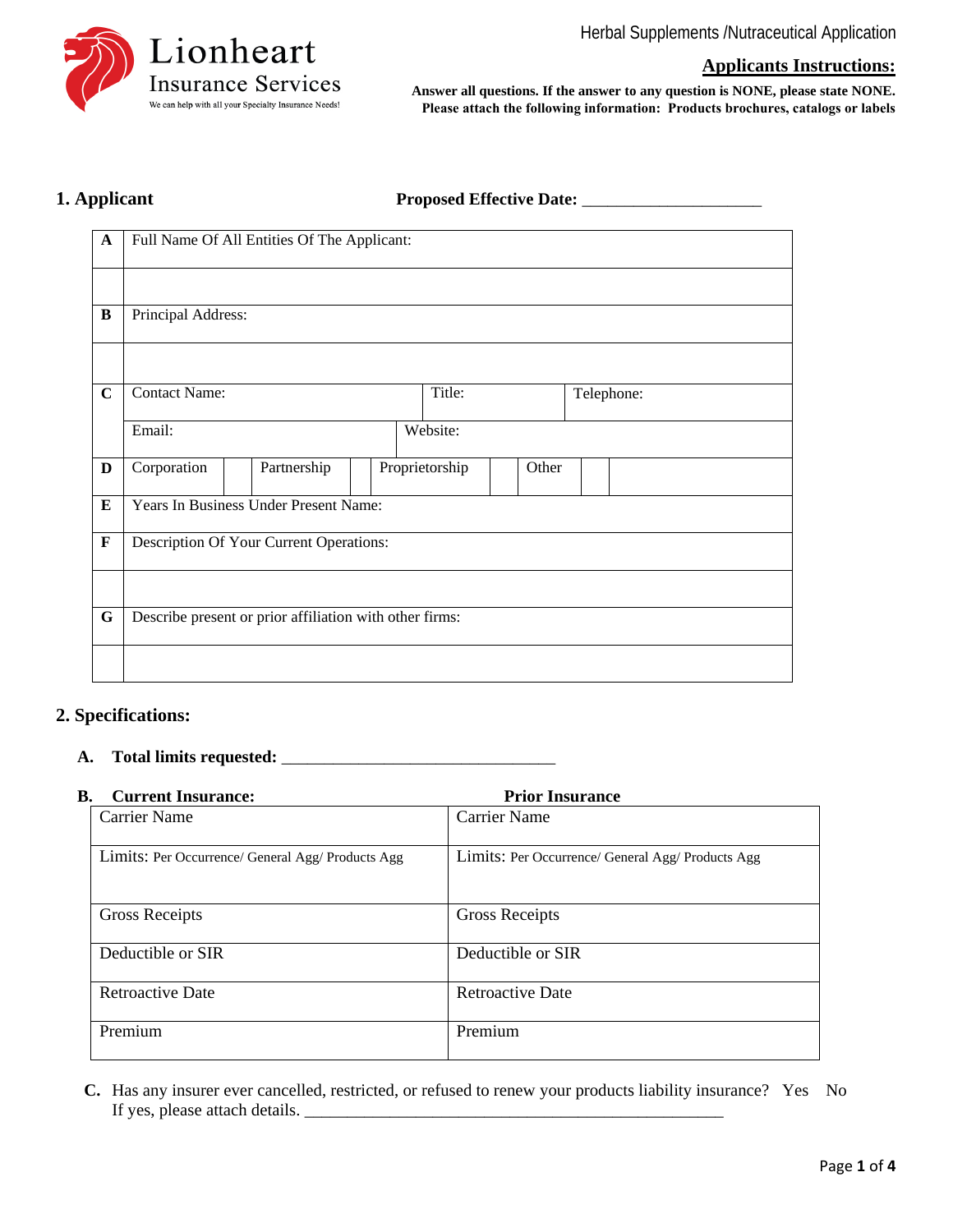# **3. Gross Sales History - 5 years**

| <b>A. Gross Sales History</b>     | <b>Gross Sales</b> | <b>Principal Product</b> | <b>Percent</b> |
|-----------------------------------|--------------------|--------------------------|----------------|
| Projected (next $12$ months): $\$ |                    |                          |                |
| Past 12 months: \$                |                    |                          |                |
| 1st Previous Year: \$             |                    |                          |                |
| 2nd Previous Year: \$             |                    |                          |                |
| 3rd Previous Year: \$             |                    |                          |                |
| 4th Previous Year: \$             |                    |                          |                |

### **4. Products and Completed Operations**

**A**. Are any of your products designed to promote weight gain, weight loss, muscle enhancement or increased metabolism? Yes No

List all product names and total projected sales for these products, and attach all product labels for each product listed below. (Attach separate sheet if necessary to list additional products)

| <b>Name</b> | <b>Projected Annual Sales</b> | <b>Labels Attached</b> |  |
|-------------|-------------------------------|------------------------|--|
|             |                               | Yes<br>No              |  |
|             | د ۱                           | Yes<br>No              |  |
|             |                               | Yes<br>No              |  |
|             |                               | Yes<br>No              |  |
|             |                               | Yes<br>No              |  |
|             |                               | Yes<br>No              |  |

**B.** Are any of your products used for sexual enhancement and/or male enhancement? Yes No

List all product names and total projected sales for these products, and attach all product labels for each product listed below. (Attach separate sheet if necessary to list additional products)

| <b>Name</b> | <b>Projected Annual Sales</b> | <b>Labels Attached</b> |
|-------------|-------------------------------|------------------------|
|             |                               | Yes<br>No              |
|             |                               | Yes<br>No              |
|             |                               | Yes<br>No              |
|             |                               | Yes<br>No              |
|             |                               | Yes<br>No              |
|             |                               | Yes<br>No              |

**C.** Do you have any past, present, or planned association with the any of the following: (mark X in the box)

| Androsteredione           | Aristolochic Acid                     | Jin Bu Huan           |
|---------------------------|---------------------------------------|-----------------------|
| Gamma Butyrolactone (GBL) | Gamma Hydroxybutyric Acid             | Germander             |
| Pennyroval Oil            | Steroids or anabolic hormones         | Stephania or Magnolia |
| Kava                      | Lobelia                               |                       |
| Yohimbe                   | Ephedra, Pseudoephedrine, or Ma Haung |                       |

\_\_\_\_\_\_\_\_\_\_\_\_\_\_\_\_\_\_\_\_\_\_\_\_\_\_\_\_\_\_\_\_\_\_\_\_\_\_\_\_\_\_\_\_\_\_\_\_\_\_\_\_\_\_\_\_\_\_\_\_\_\_\_\_\_\_\_\_\_\_\_\_\_\_\_\_\_\_\_\_\_\_\_

What percentages of sales are derived from the products above? \_\_\_\_\_\_\_\_\_\_\_\_\_\_\_\_\_\_\_\_\_\_\_\_\_

**D.** Do any of your sales come from cosmetics or products other than dietary supplements? If yes, please identify the products and what percentage of total sales they make up.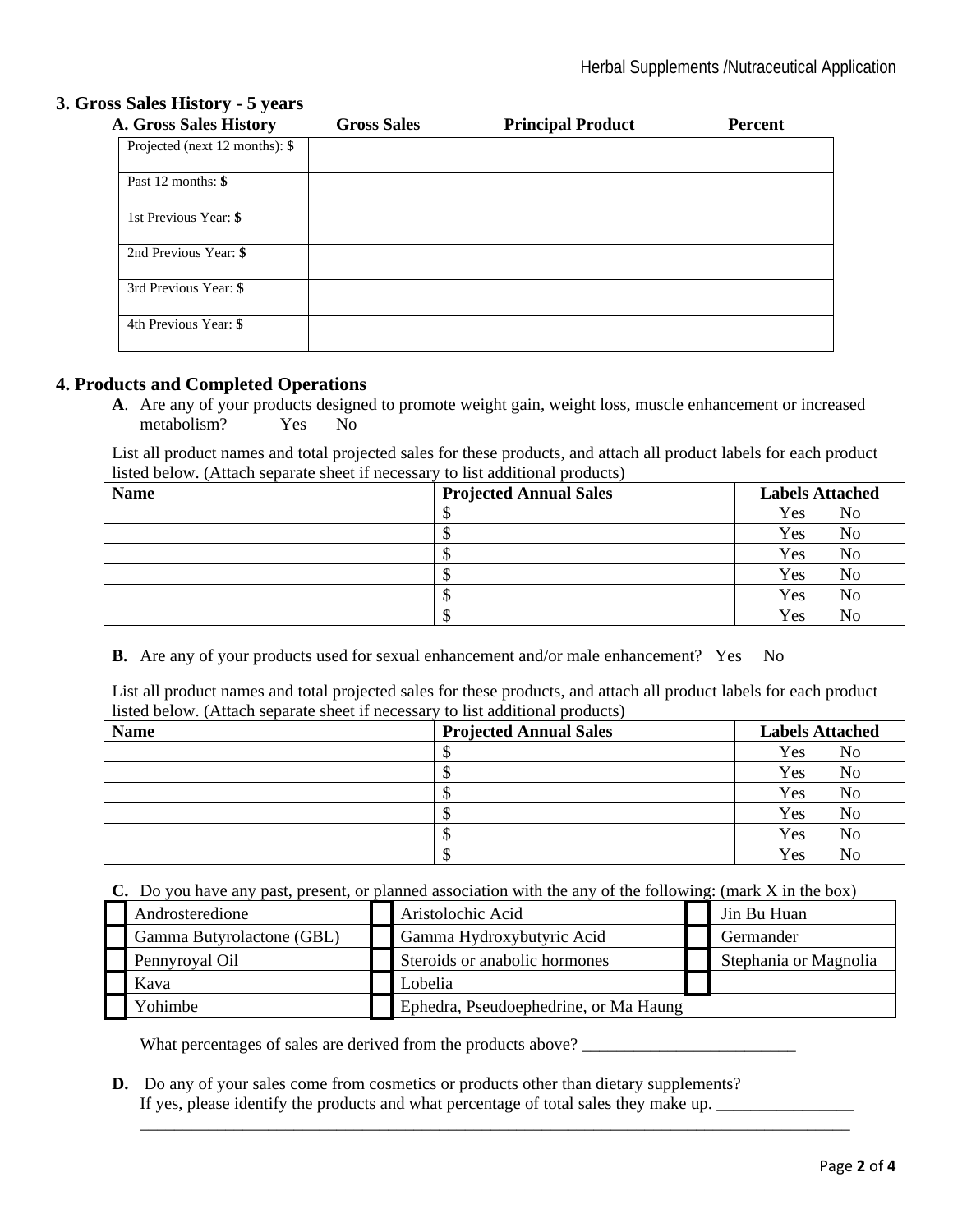- **E.** Do your labels indicate all appropriate warnings concerning safety information, and known side effects including contraindications known by you? Yes No
- **F.** Have you discontinued any products? Yes No If yes, please list products, give reason for being discontinued and include the date(s) discontinued:
- \_\_\_\_\_\_\_\_\_\_\_\_\_\_\_\_\_\_\_\_\_\_\_\_\_\_\_\_\_\_\_\_\_\_\_\_\_\_\_\_\_\_\_\_\_\_\_\_\_\_\_\_\_\_\_\_\_\_\_\_\_\_\_\_\_\_\_\_\_\_\_\_\_\_\_\_\_\_\_\_ **G.** Do any of your labels or advertisements make health claims? Yes No If yes, please identify the products.
- **H.** Do you comply with Good Manufacturing Practices (GMP)? Yes No
- **I.** Do all your products indicate the FDA has not evaluated them? Yes No
- **J.** Do any of your products have names or labeling that are similar to any FDA approved drug? Yes No

### **5. Claim History - 5 years or more (attach recently valued hard copy from prior carriers)**

**A.** Total aggregate losses, from first dollar, including expenses:

|                | Carrier | Policy Term | # of<br>Claims | Total Indemnity<br>Paid | <b>Total Expense</b><br>Paid | Indemnity<br>Reserved | Expense<br>Reserved | Total Incurred |
|----------------|---------|-------------|----------------|-------------------------|------------------------------|-----------------------|---------------------|----------------|
|                |         |             |                |                         |                              |                       |                     |                |
| $\overline{2}$ |         |             |                |                         |                              |                       |                     |                |
| 3              |         |             |                |                         |                              |                       |                     |                |
| $\overline{4}$ |         |             |                |                         |                              |                       |                     |                |
| 5              |         |             |                |                         |                              |                       |                     |                |
| 6              |         |             |                |                         |                              |                       |                     |                |

**B.** Are you aware of any other incidents, conditions, circumstances, defects or suspected defects which may result in claims against you? Yes No If yes, please give details:

### **6. Loss Prevention/Product Design/Quality Control/Product Recall**

- **A.** Do you formulate your own products, if not please advise who does?
- **B.** Do you import any ingredients or finished products that you sell? Yes No
- **C.** Are imported products and ingredients tested for contamination and verification that they match what was ordered? Yes No
- **D**. Suppliers and Distributors: i. Do you hold them harmless or insure them? Yes No ii. Do they hold you harmless or insure you? Yes No If yes to either of above, please explain:
- **E.** Are your formulations subject to independent external review, testing or certification? Yes No (If yes, attach details and dates)
- **F**. Can you determine based on available records for all products you have sold, when it was sold, and to whom it was sold? Yes No
- **G**. How long are quality control and testing records kept?
- **H.** Have you ever recalled products because of a potential product safety hazard? Yes No If yes, provide details including percent of recovery: \_\_\_\_\_\_\_\_\_\_\_\_\_\_\_\_\_\_\_\_\_\_\_\_\_\_\_\_\_\_\_\_\_\_\_\_\_\_\_\_\_\_\_\_\_